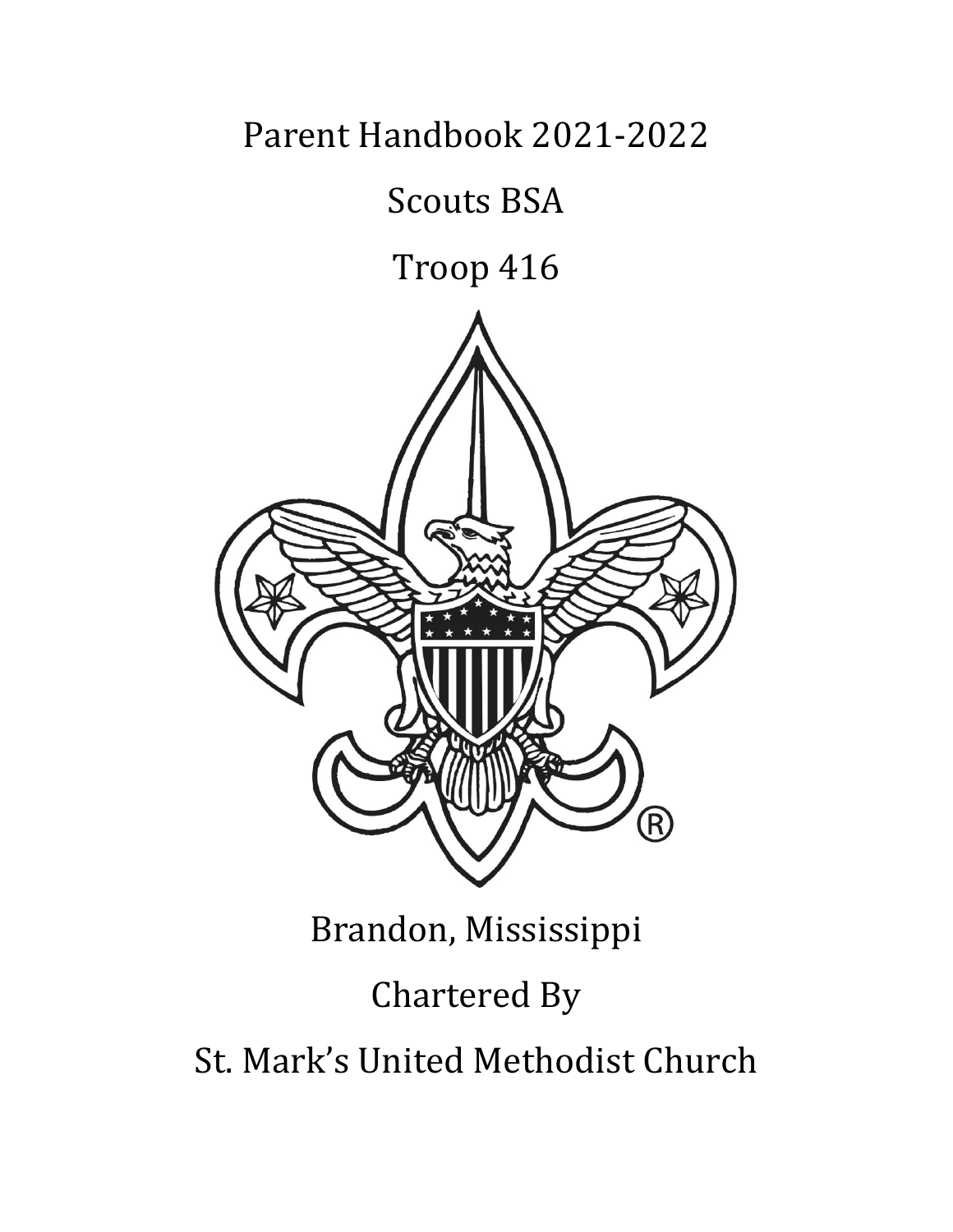# **Troop 416 Parent Handbook**

# **Table of Contents**

| <b>Welcome</b>                                                                                                                                                                                                                      |                | 3  |
|-------------------------------------------------------------------------------------------------------------------------------------------------------------------------------------------------------------------------------------|----------------|----|
| <b>Contact Us</b>                                                                                                                                                                                                                   |                | 4  |
| <u>Organization</u>                                                                                                                                                                                                                 |                | 5  |
| <b>Leadership Example 2016</b>                                                                                                                                                                                                      |                | 6  |
| <b>Youth Second Executive Second Second Second Second Second Second Second Second Second Second Second Second Second Second Second Second Second Second Second Second Second Second Second Second Second Second Second Second </b>  | 6              |    |
| <b>Adults</b><br><u> 1989 - Johann John Stone, markin fizikar (</u>                                                                                                                                                                 | $\overline{7}$ |    |
| <b>Troop Committee</b>                                                                                                                                                                                                              | $\overline{7}$ |    |
| <b>Getting Started in Troop 416</b>                                                                                                                                                                                                 |                | 9  |
| <b>Activities</b>                                                                                                                                                                                                                   |                | 10 |
| <b>Troop Meetings</b> Troop Transfer Transfer Transfer Transfer Transfer Transfer Transfer Transfer Transfer Transfer Transfer Transfer Transfer Transfer Transfer Transfer Transfer Transfer Transfer Transfer Transfer Transfer T | 10             |    |
| <b>Monthly Outings and Campouts</b>                                                                                                                                                                                                 | 10             |    |
| <u>Service Projects</u>                                                                                                                                                                                                             | 12             |    |
| <u>Fundraisers et al. (2003)</u>                                                                                                                                                                                                    | 12             |    |
| <u>Summer Campare and Summer Campare and Summer Campare and Summer Campare and Summer Campare and Summer Campare</u>                                                                                                                | 12             |    |
| High Adventure Theorem Adventure                                                                                                                                                                                                    | 13             |    |
| <u>Order of the Arrow and the Second</u>                                                                                                                                                                                            | 13             |    |
| <b>Annual Dues Annual Dues</b>                                                                                                                                                                                                      |                | 14 |
| <b>Advancement</b>                                                                                                                                                                                                                  |                | 15 |
| Scoutmaster Conference                                                                                                                                                                                                              | 16             |    |
| <u>Board of Review Electronic Board of Review</u>                                                                                                                                                                                   | 16             |    |
| <u>Merit Badaes and the manufacture of the manufacture of the manufacture of the manufacture of the manufacture</u>                                                                                                                 | 16             |    |
| <b>Court of Honor</b> Court Court of Honor                                                                                                                                                                                          | 17             |    |
| <b>Eagle Scout Advancement</b>                                                                                                                                                                                                      | 17             |    |
|                                                                                                                                                                                                                                     |                |    |

# Merit Badges Manual Andrew Merit Badges

<u>19</u>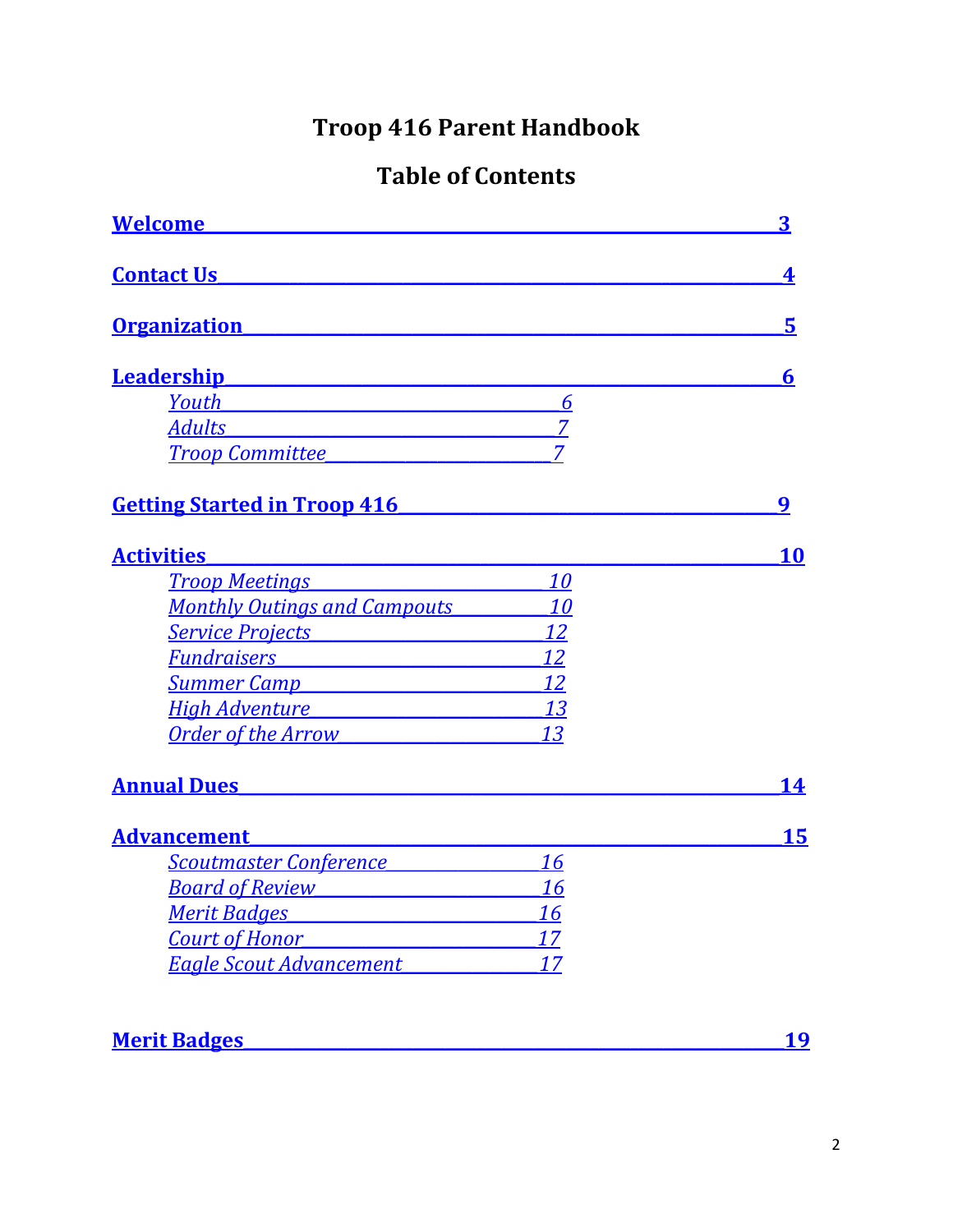<span id="page-2-0"></span>Welcome to the Boy Scouts of America and Troop 416! By becoming a parent of a Scout, you are starting your son out on the great adventure that is Scouting, an important and rewarding endeavor that you will share with him. Your son's interest and accomplishment will be in direct proportion to your participation with him. We encourage you to become involved in the troop in a leadership or support role. All the adults that are involved with the troop are volunteers, and parents of current or past Scouts.

This handbook is meant to smooth your transition into Scouts BSA and Troop 416, and the following pages will answer many questions you may have. This handbook is not a replacement for The Boy Scout Handbook. It is meant to supplement The Boy Scout Handbook and to provide specific information on our troop. Other information, including the Troop 416 Bylaws, troop calendar, forms, and helpful links, can be found on our website at [www.bsatroop416.com.](http://www.bsatroop416.com/)

The Scouting program has three aims or purposes that shape the program: character development, citizenship training, and physical and mental fitness. The Scout Law is:

A Scout is Trustworthy Loyal Helpful Friendly Courteous Kind Obedient Cheerful **Thrifty** Brave Clean Reverent

If you're asking yourself, "Why should we get involved with Boy Scouts?" think about what you would like your son to be when he grows up—and those 12 words. We are involved because we want our sons—and other boys—to reap these benefits of Scouting.

Welcome! We're glad to have you join us on our Scouting journey!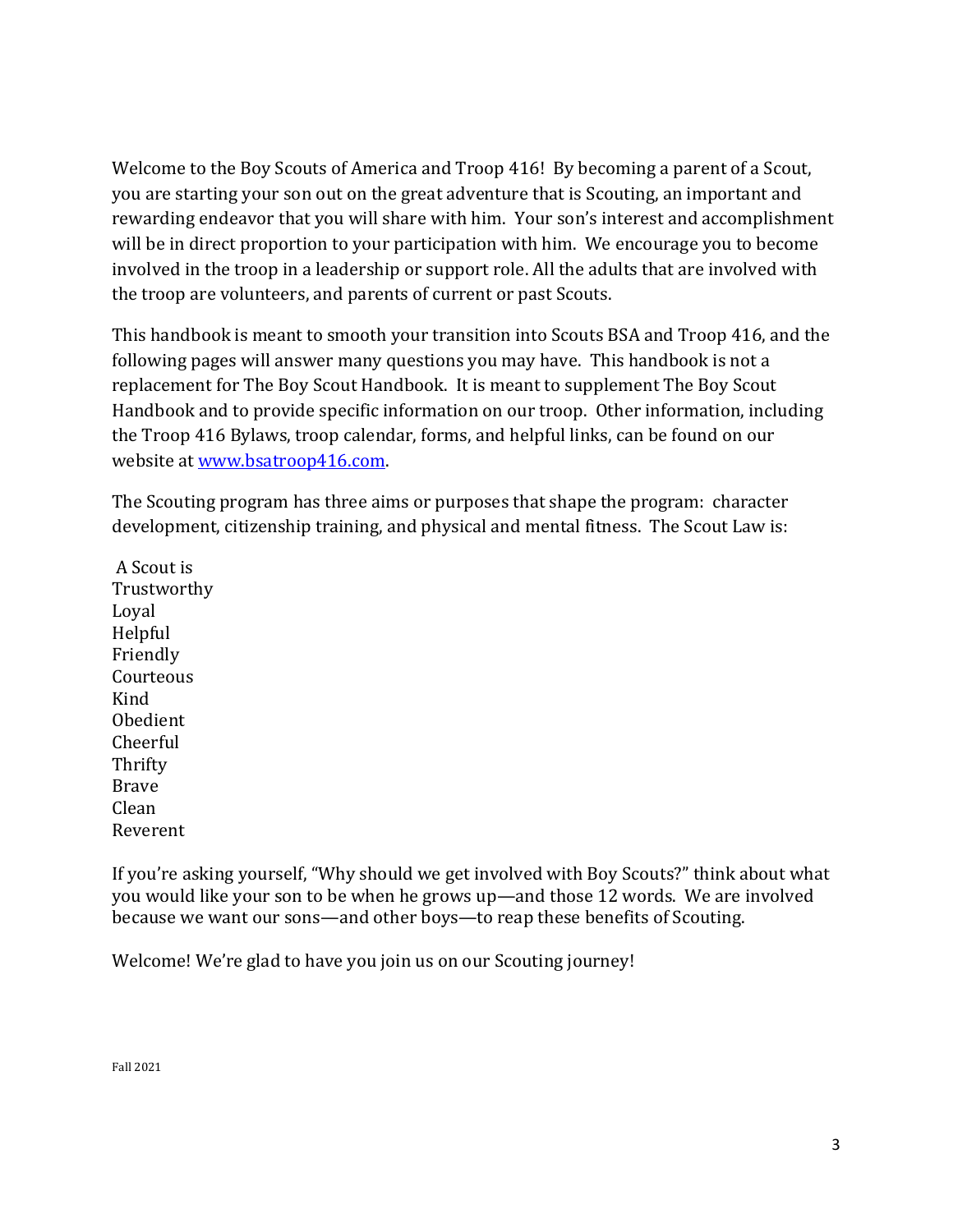# **Contact Us: Adult Leaders Troop 416**

<span id="page-3-0"></span>Primary:

Mike Lowery **Scoutmaster** 662-647-1322 [irad8u@gmail.com](mailto:irad8u@gmail.com) Trey Curry Charter Organization Rep 337-992-9226 [tcurry@aol.com](mailto:tcurry@aol.com)

Steve Walton Asst Scoutmaster, Troop Committee Chair 601-259-1719 [scoutwt416@gmail.com](mailto:scoutwt416@gmail.com)

Secondary:

Chris Blake Assistant Scoutmaster 601-317-8991 [chrisblake75@gmail.com](mailto:chrisblake75@gmail.com)

Daniel Boyd Committee Member 601-624-5884 [oldtoyboyd@gmail.com](mailto:oldtoyboyd@gmail.com)

Susan Byrd Committee Member, Equipment, Advancement 601-613-3893 [harrypbyrd@earthlink.ne](mailto:harrypbyrd@earthlink.net) [t](mailto:harrypbyrd@earthlink.net)

Christian Cowan Finance Chair 601-942-3224 [christian@christiancowa](mailto:christian@christiancowanbuilder.com) [nbuilder.com](mailto:christian@christiancowanbuilder.com)

Chris Flaherty Assistant Scoutmaster, Health & Safety Officer 601-988-8752 [carlaandchris@bellsouth.](mailto:carlaandchris@bellsouth.net) [net](mailto:carlaandchris@bellsouth.net)

Jamie Glenn Committee Member 601-937-1453 [jglenn718@icloud.com](mailto:jglenn718@icloud.com)

Billy Knight Committee Member 601-331-2753 Billy.knight@rcsd.ms

Terry Hairston Hiking and Paddling Guru, Troop Advisor 601-992-2270 [terryhairstonsr@gmail.c](mailto:terryhairstonsr@gmail.com) [om](mailto:terryhairstonsr@gmail.com)

William O'Reilly Assistant Scoutmaster 601-720-1134 [deltanative@gmail.com](mailto:deltanative@gmail.com)

Katy Pacelli Committee Member 601-506-3306 [katypacelli@gmail.com](mailto:katypacelli@gmail.com)

Toby Riley Committee Member [triley@tobiascounseling.](mailto:triley@tobiascounseling.com) [com](mailto:triley@tobiascounseling.com) 601-672-8053

Andy Tuccio Committee Member 601-906-3061 [atuccio@gmail.com](mailto:atuccio@gmail.com)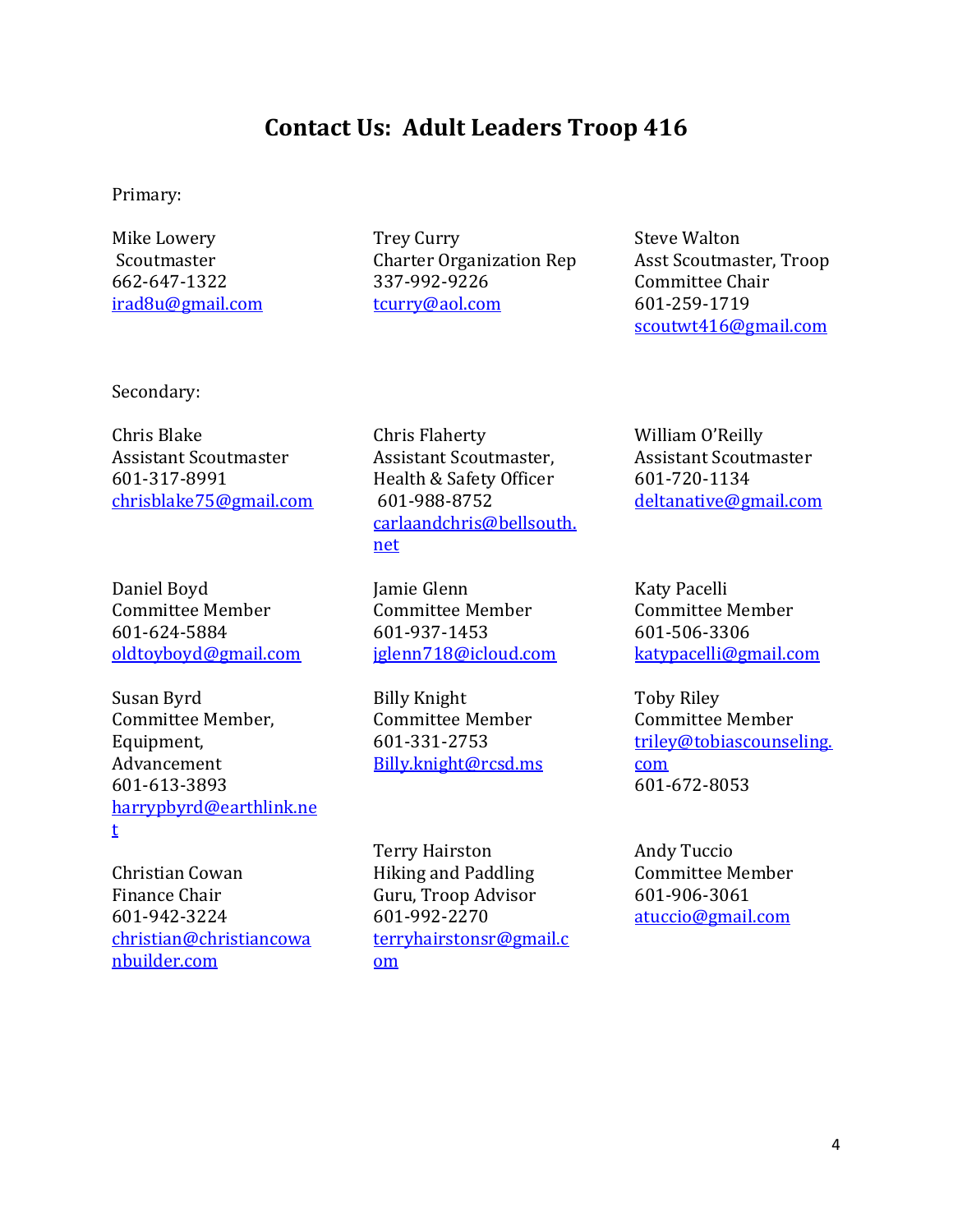# **Organization**

### **BSA Structure**

<span id="page-4-0"></span>Troop 416 is one of many troops within the Strong River District, comprised of units in Rankin, Scott, and Simpson counties. The Strong River District is part of the Andrew Jackson Council, along with four other districts that represent central Mississippi. Andrew Jackson Council is one of eight councils in Mississippi, and is part of the Southern Region, headquartered in Irving, Texas. This is one of four regions for the BSA nationally. The Andrew Jackson Council headquarters is at 855 Riverside Drive in Jackson, just off North State Street. The Scout Shop is located in the same building, and is the location for purchasing BSA uniforms and other items locally.

# **Charter Organization**

The National Boy Scout organization charters, or "licenses" its program to a wide variety of organizations. Troop 416 is sponsored by the Saint Mark's United Methodist Church of Brandon, Mississippi. The church provides meeting spaces, storage for troop equipment, and approves new troop adult leaders. A Troop Committee member, the Chartered Organization Representative (COR), is the liaison between the troop and the church. The COR is a member of the church and has Scouting experience with working knowledge of both the Church and the Troop.

# **Troop Structure**

The organization of a Boy Scout Troop is very different from a Cub Scout Pack. Throughout Cub Scouts and Webelos, adult leaders plan every aspect of Pack activities and advancement. In Boy Scouts, however, the boys are responsible for almost everything: running meetings, and deciding where and what activities to do. The function of the adults is to support the boys, whether it is in direct support as an adult leader: Scoutmaster or Assistant Scoutmaster, or behind the scenes as a Troop Committee member, helping to organize and administer the planned programs.

#### **Scouts**

The boys in the troop are organized into groups called Patrols. Each Patrol is made up of 6- 10 boys, with one Scout elected by them as their patrol leader (PL), and another elected as assistant patrol leader. New leaders are elected every six months. The patrols may be organized in various ways: sometimes the boys are similar in age, with an older experienced Scout assigned to be their Troop Guide, who acts as an advisor and instructor.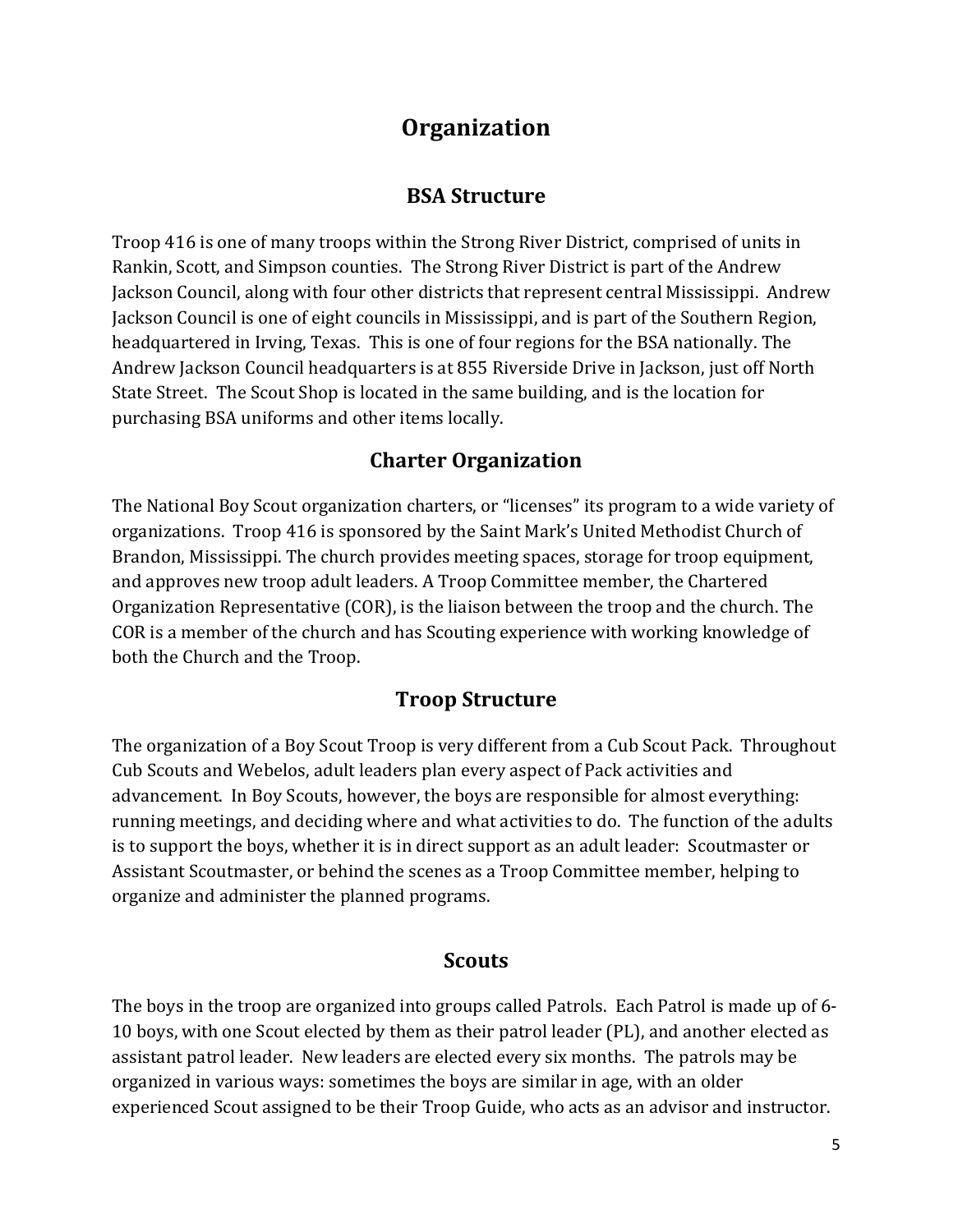Sometimes the boys in a patrol may vary in ages, so that the older Scouts can help teach the younger ones. The boys within the patrol work together to learn new skills, play games, participate in inter-patrol contests, and go on campouts together. This is also the basis of the chain of command. If a Scout has a question, needs direction, or has missed a meeting and needs information, he should first ask his Patrol Leader. If the Patrol Leader does not have the answer, the Patrol Leader turns to the youth leader of the troop.

# **Leadership**

#### **Youth Leadership**

<span id="page-5-1"></span><span id="page-5-0"></span>The youth leader of the troop is the Senior Patrol Leader (SPL), aided by his second in command, the Assistant Senior Patrol Leader (ASPL). The ASPL is elected by the Troop every six months, in December and May, with the positions effective January and June. At the end of his tenure, the ASPL rotates up into the Senior Patrol Leader position, where he serves again for six months. This gives the incoming SPL helpful experience in how the top leadership position works. The SPL presides at all troop meetings and activities. The SPL, ASPL, Patrol Leaders, and other boys serving in positions of leadership meet monthly in the Patrol Leader's Council (PLC) to plan the activities for the troop meetings and outings for the next month.

Serving in a leadership position is a requirement for ranks beyond First Class. In addition to the elected positions of SPL, ASPL, and Patrol Leader, there are several other youth positions that satisfy the requirement who are appointed by the SPL with guidance from adult leaders. These positions include: Youth Quartermaster (helps keep records of equipment, checks equipment in/out for campouts), Historian (gathers pictures and facts about current and past activities of the troop and the Boy Scouts, present historical information about the BSA to the Troop), Scribe( keeps minutes of Troop and PLC meetings and attendance), Librarian (maintains library of Merit Badge books and other literature for borrowing), Chaplain's Aide (provides a brief devotional at the close of troop meetings), Den Chief (provides guidance and support to Cub Scout den; training required and provided), Order of the Arrow Representative (communicates between the Order of the Arrow and the troop) , Troop Guide/Instructor (help Scouts and patrols meet advancement requirements through First Class, advises patrol leader) , Bugler (at campouts and ceremonies), and Leave No Trace Trainer (teaches Leave No Trace principles, and ensures Troop follows the principles on outings).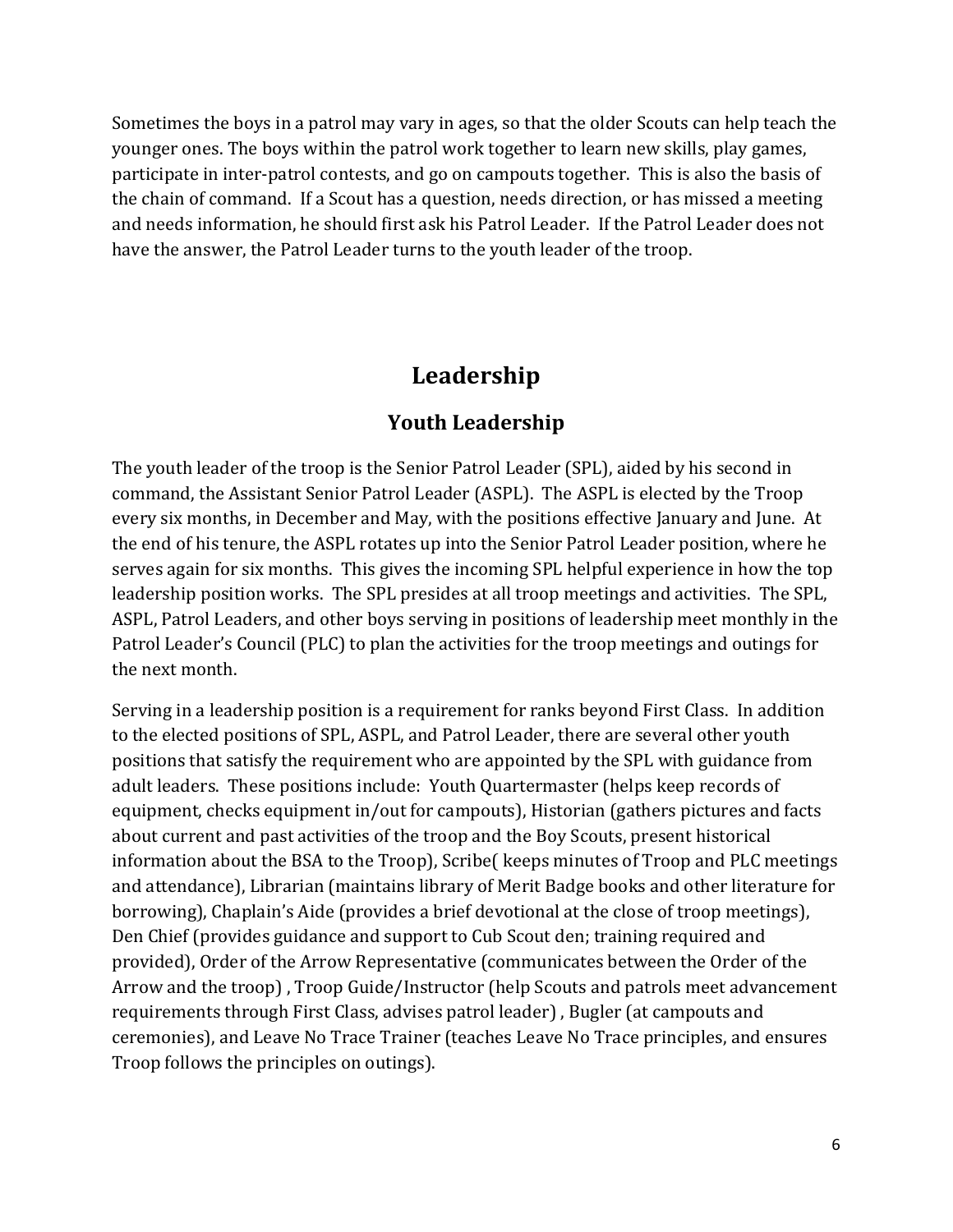# **Adult Troop Leadership**

<span id="page-6-0"></span>The adult troop leadership consists of two main groups: The Scoutmaster and Assistant Scoutmasters, and the Troop Committee.

The **Scoutmaster** and **Assistant Scoutmasters** work directly with the Scouts to help them advance, learn new skills, accompany the Scouts on outings, and stand as consultants and advisors during meetings. The Scoutmaster is ultimately responsible for a quality program that provides opportunities for advancement, leadership experience, community service, and outdoor experiences.

<span id="page-6-1"></span>The **Troop Committee** supports the Scoutmaster and the Troop leadership in program planning, advancement, and management and operation of the Troop. The committee is led by the Committee Chairman, who works with the Charter Organization Representative and other adult leaders to approve troop programs and activities planned by the PLC, provide support for those activities in the way of transportation, logistics, reservations, and adult leadership. The committee is also responsible for financial issues, assisting with fundraising and long-term planning, troop equipment, advancement records, Boards of Review, developing community service programs, and conducting the Charter renewal process.

Troop Committee positions may include:

Committee Chair: Responsible for seeing all functions delegated, coordinated and completed.

Advancement Chair: Maintains troop advancement records, prepares reports for Council.

Secretary: Record keeper, takes/maintains committee meeting notes.

Treasurer: Deposits and disburses funds for troop; maintains financial records.

Chartered Organization Representative: Liaison between the Troop and St. Mark's.

Transportation Chair: Coordinates transportation needs for outings and summer camp.

Fundraising Chair: Organizes fund raising projects.

Service Projects Chair: Organizes service projects.

Membership Chair: Promotes Troop 416 to boys and adults to increase membership and adult leaders. Assists with BSA applications.

Webmaster Chair: Maintains website.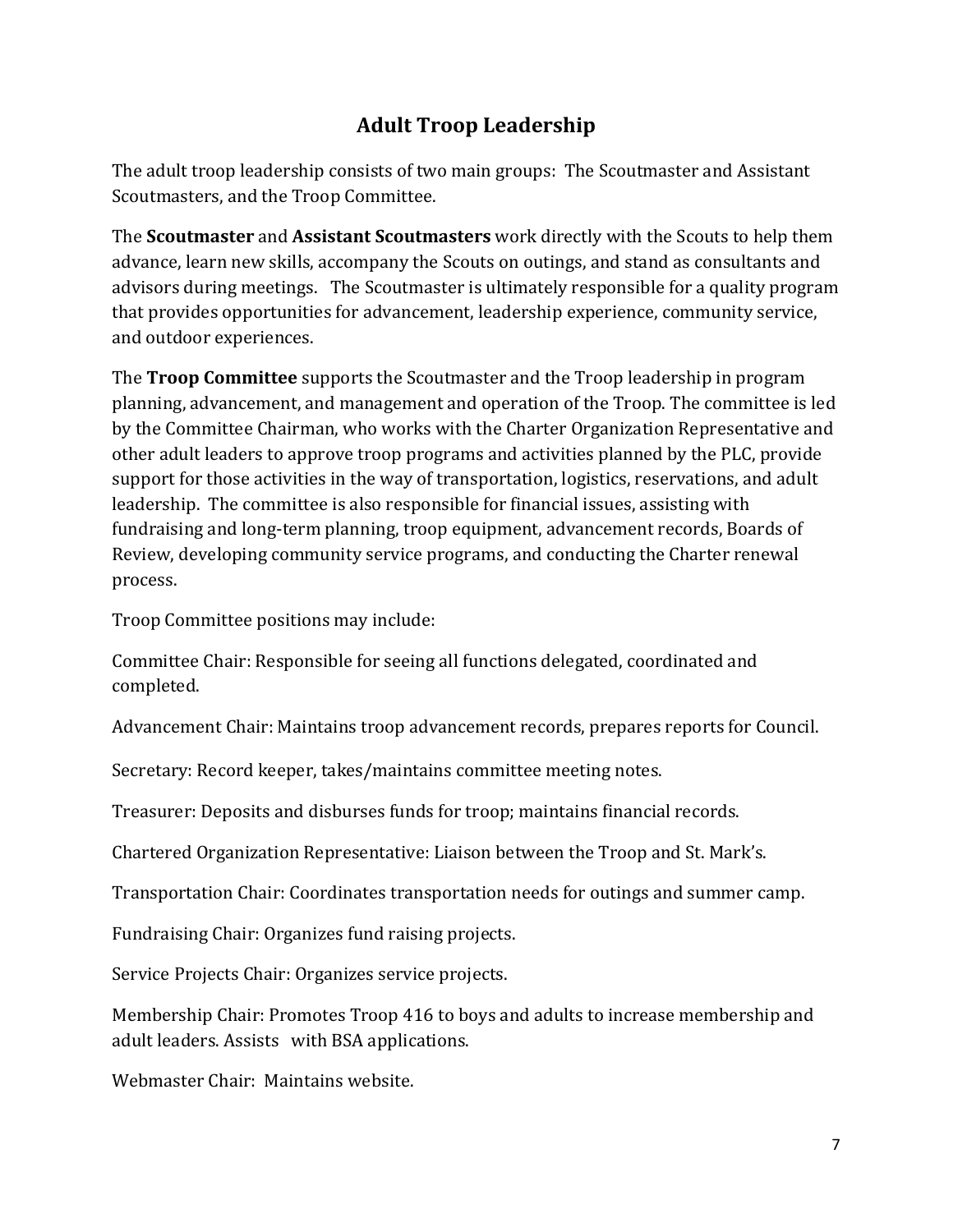Quartermaster/Equipment Chair: Obtains needed equipment for troop; supervises Youth Quartermaster in checking equipment in/out for campouts.

Activity/Outings Chair: Logistics coordination, making camp reservations

Training Chair: Informs adults of available Council or District sponsored training opportunities. Responsible for Youth Protection Training within troop.

Summer Camp Coordinator: Collects registration forms and fees for summer camp. Coordinates with Health Officer to ensure medical forms obtained and up to date.

New Patrol Advisor: Works with Troop Guide and Patrol Leader for youngest patrol to ensure smooth transition into Boy Scouts.

Grubmaster: Coordinates cook teams and menus for troop meetings, plans menu for Adult Leaders for campouts.

Board of Review Chair: Responsible for ensuring necessary number of adult leaders available for Boards of Review.

Public Relations: Promotes Troop 416 via newsletters and flyers. Works in conjunction with Webmaster, Fundraising, and Service Project chairs to promote their programs.

Health and Safety Officer: Collects and maintains BSA Medical Forms for all Troop 416 Scouts and leaders. Provides forms to trip leaders for troop outings.

The troop committee meets quarterly, and all parents are encouraged to attend these meetings, however, voting on troop matters is restricted to members of the troop committee. To become a troop committee member, simply register as an adult member of the Boy Scouts by filling out an application, taking an online Youth Protection Training class, and a yearly fee of \$75 to the Council. Currently several people juggle multiple positions. The intent of the committee is to spread the work of the troop around and not to burden a few adults with an impossible task. The adults who give their time, talent, and support to make Troop 416 successful are volunteers. Parents can help in a number of ways. We are always seeking new ideas and fresh visions, and your input is needed! Attend some troop meetings, and talk to the Scoutmaster or one of the other Adult Leaders. Parents are needed for everything from helping as a part of a cook team, providing transportation for outings, to serving as committee members, merit badge counselors, Assistant Scoutmasters, or other adult leadership positions. We want so much for our sons; it takes a whole team to make that happen! Our contact information is found on page 4.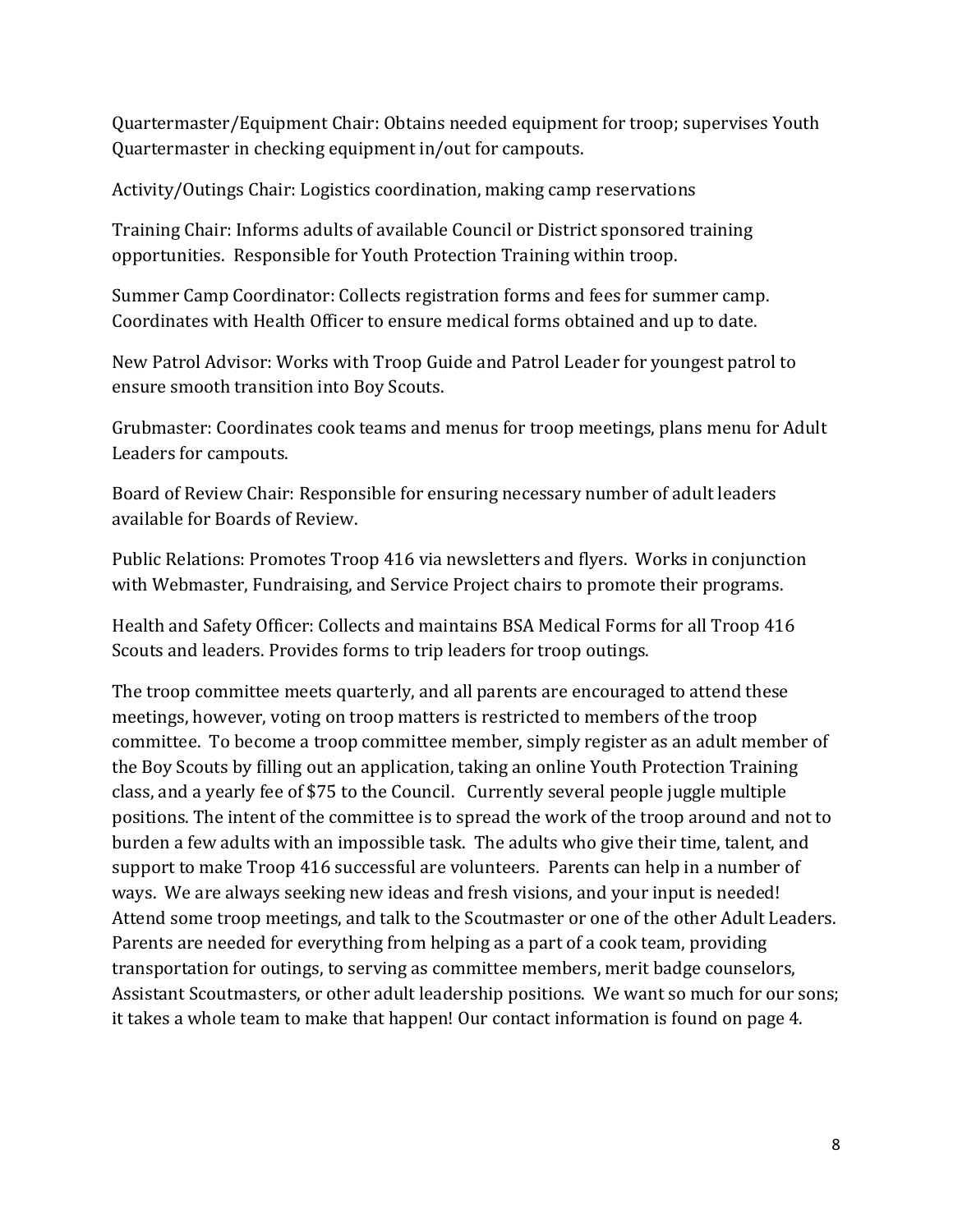# **Getting Started with Troop 416**

<span id="page-8-0"></span>There are just a few things needed to get started with Troop 416! There are application forms for both youth and adults for Scouts BSA, available from the Scoutmaster. The BSA Annual Health and Medical Record Form is also required, and may be found on our website at [www.bsatroop416.com,](http://www.bsatroop416.com/) or at [www.scouting.org](http://www.scouting.org/) . Parts A and B need to be completed for participation; part C is required for longer camping trips like summer camp and backpacking and require a physical and a physician's signature. Additionally, for adults, Youth Protection Training is a must, and can be completed online easily at [www.scouting.org.;](http://www.scouting.org/) print your certificate at completion and turn in. Youth and adults are not permitted to go on any troop outings without these forms on file. Everything else you need may be found at the Scout Shop: The Scouts BSA Handbook, and the official Scouts BSA Uniform.

**The Handbook**. The Scouts BSA Handbook is your son's guide throughout Boy Scouts. Both parents and Scouts should become familiar with the contents of the book, as it will provide answers to many questions. In the back you will find requirements for ranks, with places for an adult leader or Life Scout to sign off and date at their completion, as well as places to log activities, service hours, and campouts. Over time, this book will become a valuable record of your son's achievements. Scouts should take good care of their books, as they use them for several years, and the records of achievement they contain are critical to each Scout's personal advancement through the ranks. Scouts need to bring their books to every meeting and campout. A cover is good idea to help protect the book.

**The Uniform**. There are two types of Uniforms: Formal Class A, and Activity Class B.

The Class A uniform includes: Official BSA long or short sleeved uniform shirt with green shoulder loops, official BSA uniform pants or shorts, Official BSA olive colored web belt with buckle, official BSA olive-colored socks. For Courts of Honor and other special occasions, the Troop 416 Red and Gold neckerchief with BSA slide is worn, as well as the Merit Badge Sash (once Merit Badges are earned) or OA Sash. The proper position of all badges and patches is found in The Scouts BSA Handbook. The patches needed are the Andrew Jackson Council, the World Crest, and numerals 416. The shoulder loops and Troop 416 number patch are provided by the Troop. If you need assistance in acquiring a full Class A uniform, please inform the Scoutmaster or Committee Chairman. The Class A uniform is worn to all Troop meetings, Boards of Review, rank advancements, and whenever the Troop is traveling. A Scout is expected to wear his uniform with the shirt buttoned and tucked in. The Activity Class B uniform is the Troop 416 t shirt, or any official BSA t shirt, with neat and clean pants, jeans, or shorts. The first Troop 416 t-shirt is also provided by the Troop; additional shirts may be purchased.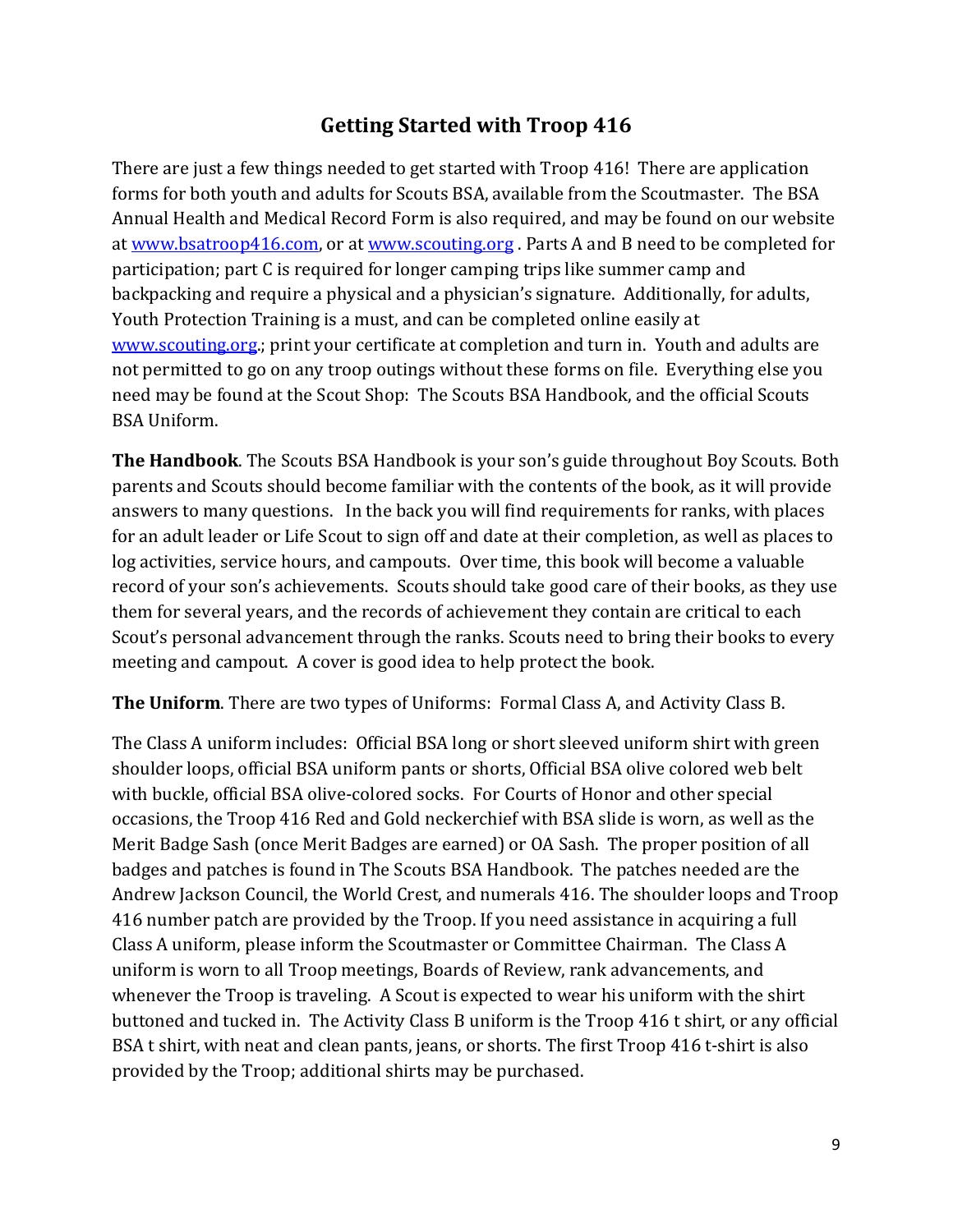# **Activities**

# **Troop Meetings**

<span id="page-9-1"></span><span id="page-9-0"></span>Troop 416 meets Monday evenings from 7:00 to 8:30 in the Youth Building and Christian Life Center (CLC) at St. Mark's United Methodist Church. We meet weekly from August through May. Our pre-meeting activity is dinner, served by rotating cook teams of parents. This is a time to visit and catch up before the meeting starts at 7:00. The building is usually open at approximately 6:15, and dinner is served from 6:30 until 7:00. The Scoutmaster is available for Scoutmaster Conferences during this time, and Boards of Review may be conducted during this time as well. Boys can also check in at the computer to have their completions logged in for rank advancements.

Each Troop Meeting follows the same basic agenda:

- Opening Ceremony: The Scout Oath, Scout Law, and the Pledge of Allegiance are recited
- Business: Announcements and discussion of upcoming events, review of calendar.
- Patrol Time: a menu may be planned for an upcoming campout, or they may work on a Scout skill within each patrol.
- Troop Time: Everyone comes together for an organized, or unorganized activity.
- Closing: a word from the Scoutmaster, the Chaplain's Aide, and a Benediction.

The patrols rotate each month in responsibility for setting up of the meeting room, leading the opening ceremony, and cleaning up when the meeting is over. These assignments are posted on the Scout Bulletin Board in the hall. Each Scout is expected to be prepared with pencil and paper to write down important information (trips, dates, costs) from troop meetings to keep their parents informed of events.

The Patrol Leaders Council meets separately from the Troop Meeting once a month to plan the next month's activities, usually the last Sunday of every month.

# **Monthly Outings and Campouts**

<span id="page-9-2"></span>Troop 416 plans for a campout or activity every month. The activities are planned by the PLC in August and December for the following semester, in consultation with the adult leaders, the Rankin County School District calendar, and the Andrew Jackson Council calendar. Activities often include canoe trips and weekend hiking trips, as well as District Camporees and Council campouts. There is typically a fee for each campout of \$10-20, announced in troop meetings prior to the outings. For campouts, the boys camp together in patrols and plan and cook their own meals. Planning is done during patrol time at troop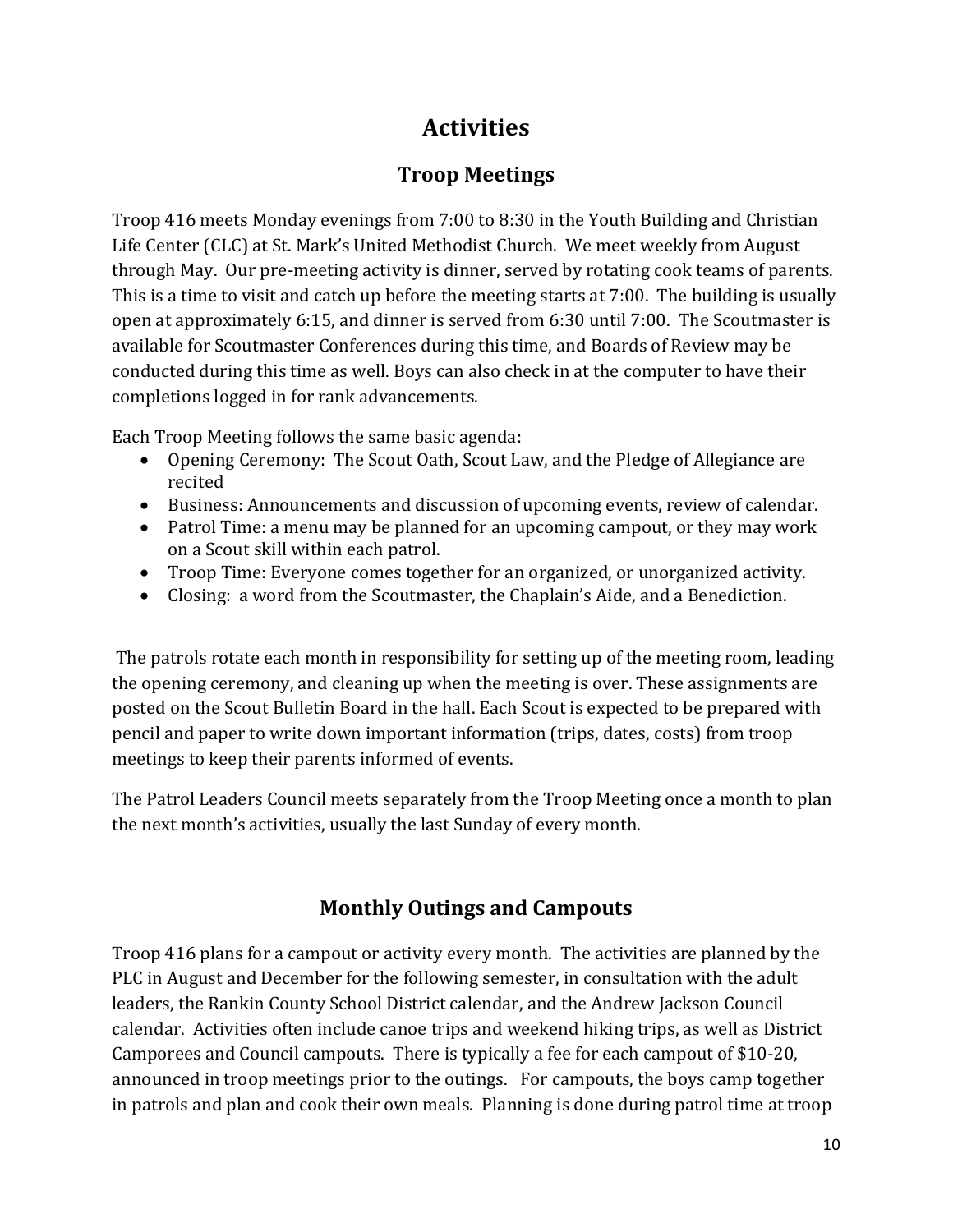meetings prior to the trip, where the boys will also plan a trip to the grocery store with a set budget to buy the food that they need. For campouts, we typically meet at the church Friday evenings at5:30 p.m. for a 6:00 p.m. departure, and return on Sunday after lunch to late afternoon. Times may vary depending on the distance we may travel, and a canoeing day trip may require a very early Saturday start. Meeting and departure times will be announced at Troop meetings prior to the trip.

Troop equipment as well as individual camping gear is carried in a large troop trailer. The troop provides a Patrol Box, and a variety of cooking equipment and supplies (ice, coolers, camp stove, propane, pots/pans/utensils, and cleanup). The Patrol Leader of each patrol coordinates with the Youth and Adult Quartermasters to select their equipment and pack their boxes a few days before the campout. A general equipment list is on the Troop website.

Adults are welcome to come along on any trip or campout! However, while adults on campouts may offer advice and guidance, they **may not** actively assist the Scouts in performing their tasks, such as pitching tents and flys, hanging hammocks, cooking meals, and working together with their patrols. Help should be solicited from the other boys in the patrol or troop. Adults and boys camp separately from one another, with the boys grouped together, and the adults apart. Scouts may choose to share tents. Camping adults must be registered with BSA, and have completed Youth Protection Training (available online, can complete in 30 minutes).

The troop has received donations that has allowed us to purchase troop tents. These tents will typically hold two Scouts, and are to be used for troop campouts only. These help the troop to look uniform and tidy for campsite inspections. Each patrol is responsible for the tents that they check out. Each Scout is responsible for his sleeping bag, and other personal gear. Each Scout is responsible for his tent or hammock for backpacking or other higher adventure outings. Before making any expensive purchases, please talk with some of the older Scouts and adult leaders. They will have valuable advice on what to buy and what to avoid, as well as good stores and websites. As a Scout becomes more experienced and does more camping and hiking, he may want more advanced gear—a better backpack, boots, tent or sleeping bag. There is a lot of equipment available for loan from the adult leaders so that you can try things out. Typically, we hold a Gear Expo in March, where the adult leaders bring their gear to show to the Scouts, so they can look at and inspect a variety of equipment.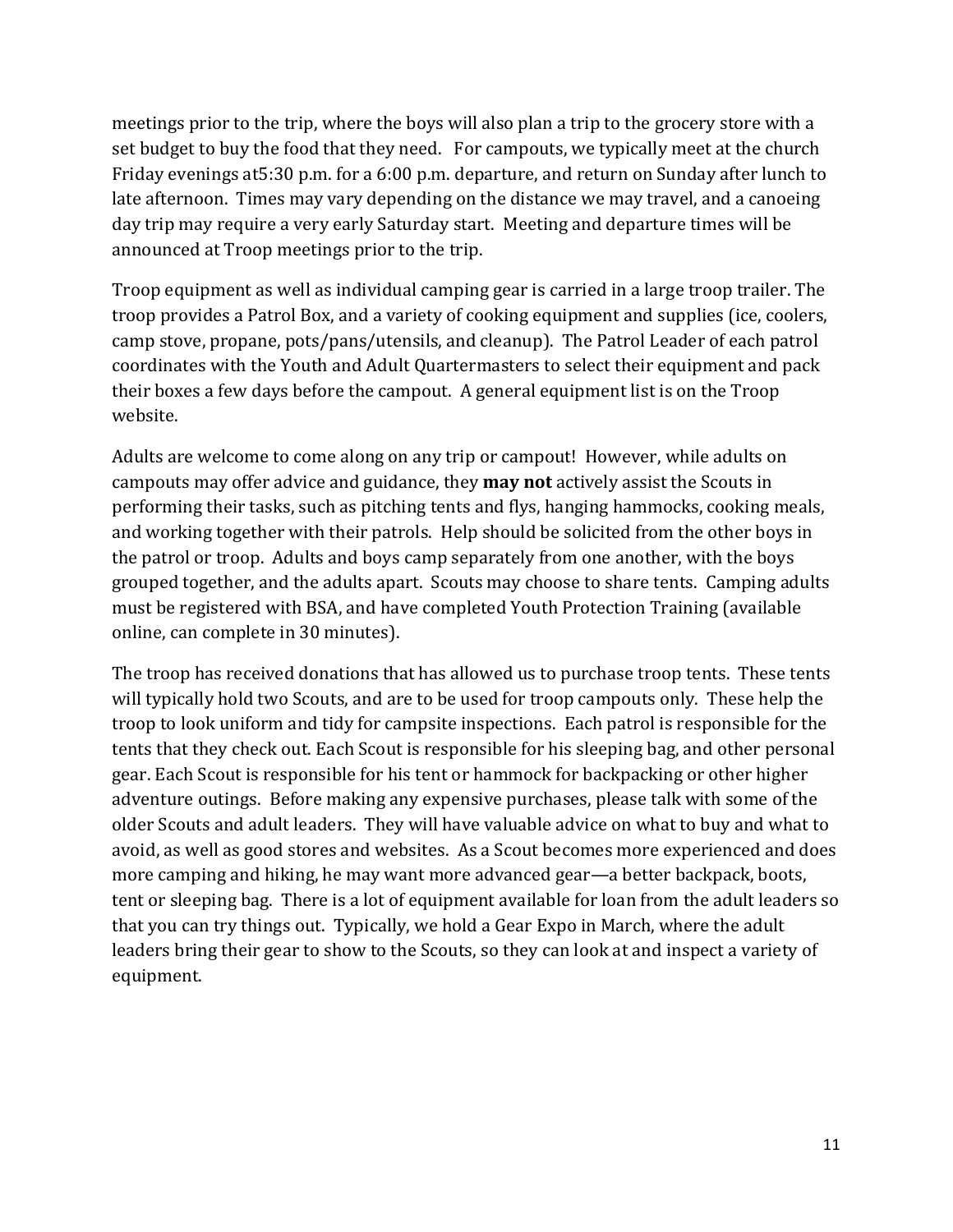## **Service Projects**

<span id="page-11-0"></span>Troop 416 participates in several service projects each year, and we encourage Scouts to provide service to their community. In the past we have helped with the global Stop Hunger Now! a food packaging event, as well as helping individuals in need, remodeling a house to be wheelchair accessible, assisting with a household move, and participated in projects at Rosie's Garden a community garden in Rankin County. Participation counts toward rank advancement, and those working on their Eagle Scout service projects count on the help of their troop members.

#### **Fundraisers**

<span id="page-11-1"></span>We also participate in troop fundraisers several times a year. We do not participate in popcorn sales. We have done a variety of fundraisers in the past, from delivering food and bussing tables at Five Guys Burgers and Fries, selling tickets for Belk's annual charity sale, to selling camp cards, a popular discount card, and the end of the year car wash in May.

### **Summer Camp**

<span id="page-11-2"></span>The Troop attends a week-long summer camp every summer, usually the first full week of June. The location of the camp varies each year. For many years we went to Camp Comer in northeast Alabama, near Ft. Payne. Summer Camp 2018 and 2021 found us at Camp Rainey Mountain in northeast Georgia, and the staff was impressive and the setting beautiful. In 2017, we attended our own Camp Hood in Hazlehurst, where they recently completed new shooting ranges, rappelling towers, and zip lines. In 2016 we attended Skymont, a Scout camp between Chattanooga and Nashville, Tennessee.

Summer camp is a great opportunity for each Scout to work on rank advancement and to earn merit badges. The camps usually provide special programming for new Scouts that help them complete requirements for the early ranks, as well as having some high adventure opportunities for the older Scouts as well. The cost of summer camp varies depending on the location, but is typically around \$300 per Scout. A deposit is due in the fall, so that we can be sure and secure our desired week and campsite for camp, with subsequent payments spread out during the winter and early spring. The balance is due prior to camp. A current BSA Heath Form with Parts A, B and C must be on file with our troop or a Scout will not be allowed to attend the camp. Our typical mode of transportation to camp is by parent volunteers, some of whom may stay at camp for a few days or the whole week. Boys pay a set amount for gas.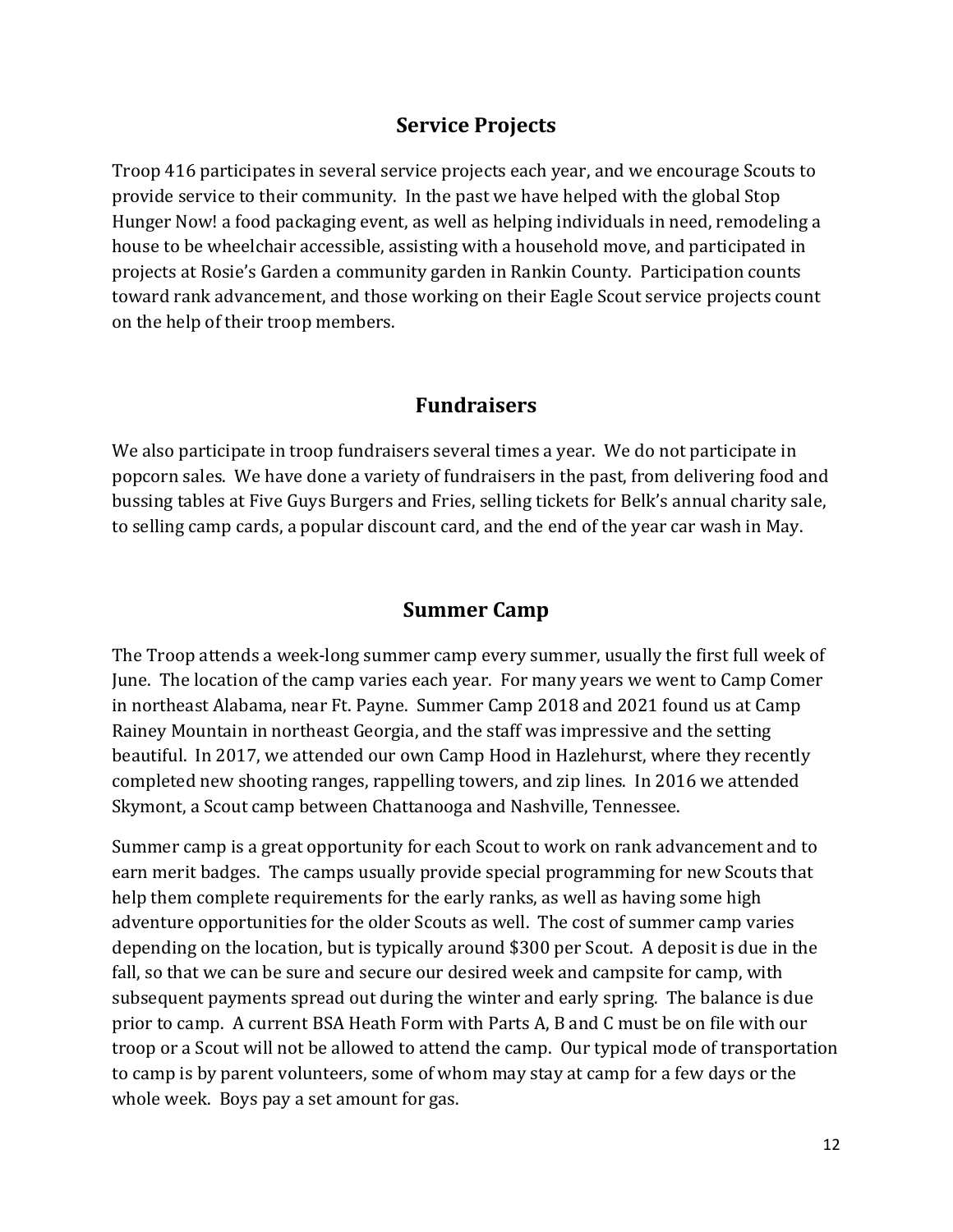# **High Adventure**

<span id="page-12-0"></span>Longer trips are arranged during Spring Break and in July. The Spring Break trip may be a few days of backpacking in Arkansas, or canoeing in the Okeefenokee Swamp in Georgia. The July trip is a high-country backpacking trip, usually the second week of July. This trip is typically five days of backpacking in Colorado or northern New Mexico, and requires that the boys have participated in several previous backpacking trips, where they have satisfied troop leadership of their capabilities to carry a substantial pack and be responsible for an extended trip, both physically and mentally.

#### **Order of the Arrow**

<span id="page-12-1"></span>The Order of the Arrow (OA) is Scouting's national honor society. The OA recognizes youths (and adult leaders) who exemplify the Scout Oath and Scout Law in their daily lives. OA members must have the rank of First Class or higher, and must have taken part in a minimum of 15 days and nights camping in a two-year period, including a 6 day and 5 night camping experience at a local or national BSA facility. Eligible Scouts are elected to the OA by a yearly troop election, subject to the approval of the Scoutmaster.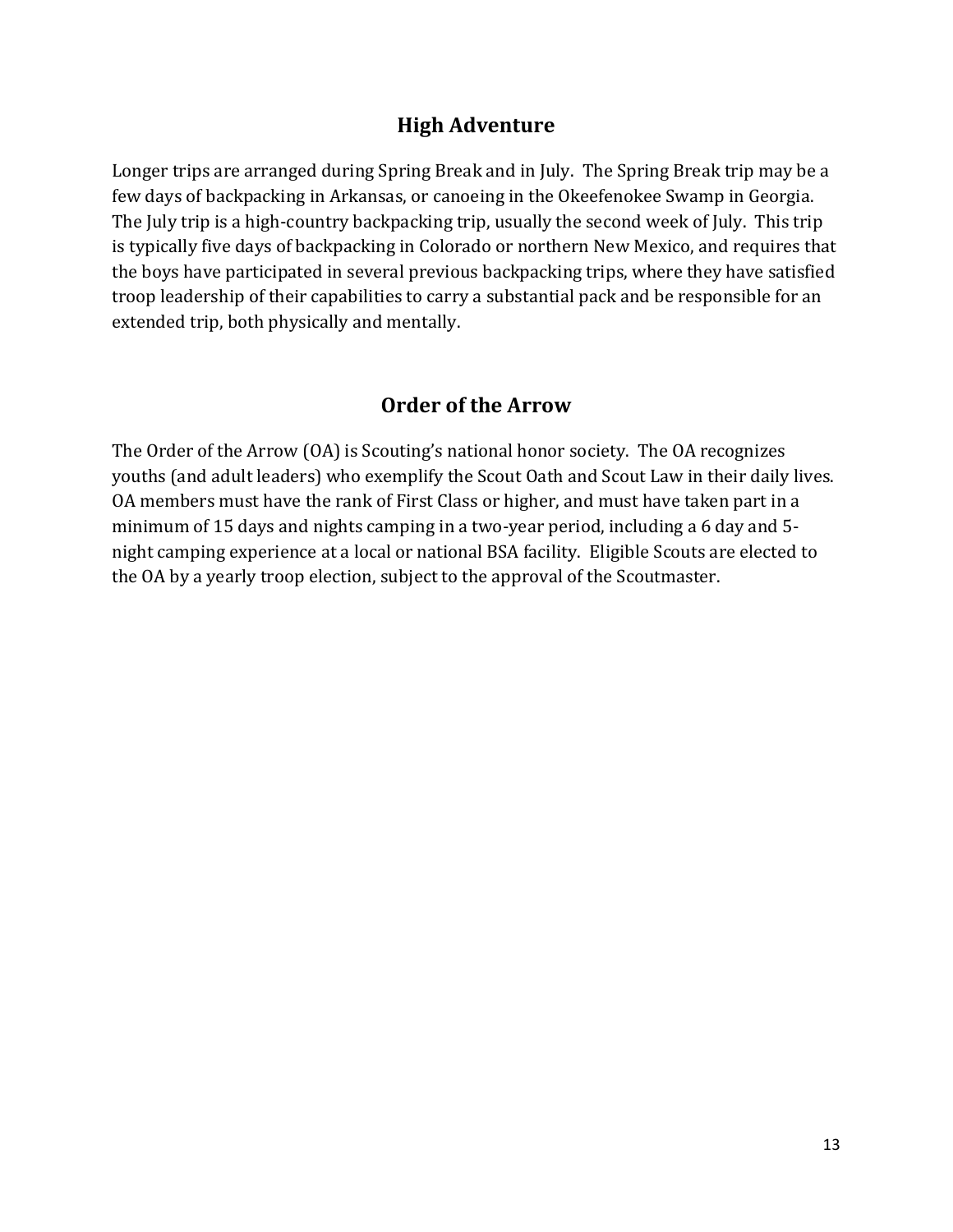#### **Annual Dues**

<span id="page-13-0"></span>Troop dues covers the Scout's Boy Scouts of America membership fee, Troop insurance, Troop chartering fees, badges, and Troop equipment. Please make sure your dues are paid by September 1 so we can meet our financial responsibilities, and your son can participate in all troop activities. For the 2021-2022school year dues are \$200 per Scout. If joining in the Spring semester, dues are \$75, which covers the period until school starts again in August. These crossover dues are due the last Monday in March. We anticipate dues increasing every few years due to increases from the Andrew Jackson Council for the improvements to Camp Hood. Make all checks payable to BSA Troop 416. They may be brought to the Troop meeting. If dues are not paid by September 1, the Scout will not be allowed to participate in any activities and will not receive rank advancements if there is an outstanding balance on their account. There are scholarships available if needed upon request. Please see the Scoutmaster or Committee Chairman.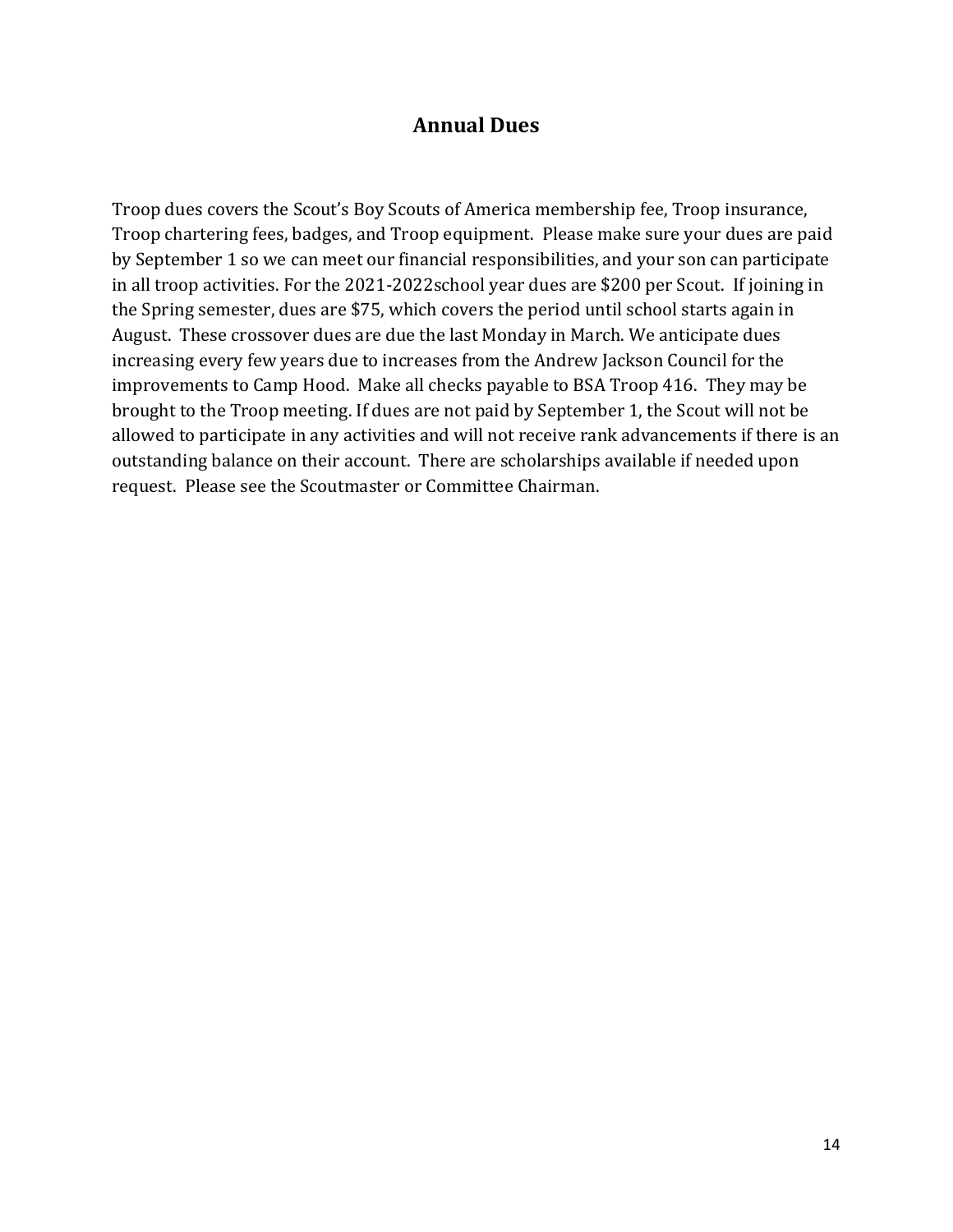# **Advancement**

<span id="page-14-0"></span>Advancement is the responsibility of the Scout. Through participation in Troop meetings, outdoor activities, and working on his own, the Scout has an opportunity to work on badges and skills that will help him advance through the scouting ranks. Advancement requires that the Scout learn skills, earn merit badges, participate in service projects, and serve in leadership positions. As the Scout advances, he earns recognition by being awarded badges of rank. The first of these is the Scout Badge, which the Scout earns by learning some things about Boy Scouts: The Oath, Law, Motto, and Slogan; how the troop and patrol work and how he advances; a few basic knots and knife safety. Tenderfoot, Second Class, and First-Class ranks require work mainly on the basic outdoor and first aid skills every Scout needs to know. It is permissible to work on any of the requirements for Tenderfoot, Second Class, or First Class while at a lower rank, but they must be obtained in sequence. There are no time limits.

The Star and Life ranks require work on merit badges, leadership, and service to the community. The Eagle rank continues to work on merit badges, leadership, and service to the community. An approved Eagle project that provides a lasting improvement for the community must also be completed, with all Eagle requirements completed before his eighteenth birthday.

All ranks (except Scout) also have a requirement that specifies that a Scout must show Scout Spirit. How the Scout behaves at meetings and during outings is usually the greatest measure of his Scout Spirit and will affect the decision of the Scoutmaster to sign off on this requirement and permit advancement. Scout spirit also includes behavior outside of Scouting.

As the requirements for rank are completed, the Scout must present himself with his Boy Scout Handbook to a Scoutmaster, Assistant Scoutmaster or Life Scout. They will make sure the requirement has been met, and will initial and date the item in the boy's BSA Handbook. For Scout through First Class rank requirements, a Scout of Star or Life rank may also sign off on skills. The Scout should be ready to prove he really has completed the requirement before he asks someone to sign his book. A parent **may not** sign off on any requirements. Periodically the Scout should have the Advancement Chairman or Assistant to update his records in Troopmaster, the troop computer record, including requirements, campouts, service hours, and any other activities. After the requirements for a rank are completed, and the information turned in to Advancement, the Scout must schedule a Board of Review. Once this is successfully completed, the Scout earns his rank. The rank will not be given if there are monies owed on the Scout's account. The Scout must wear the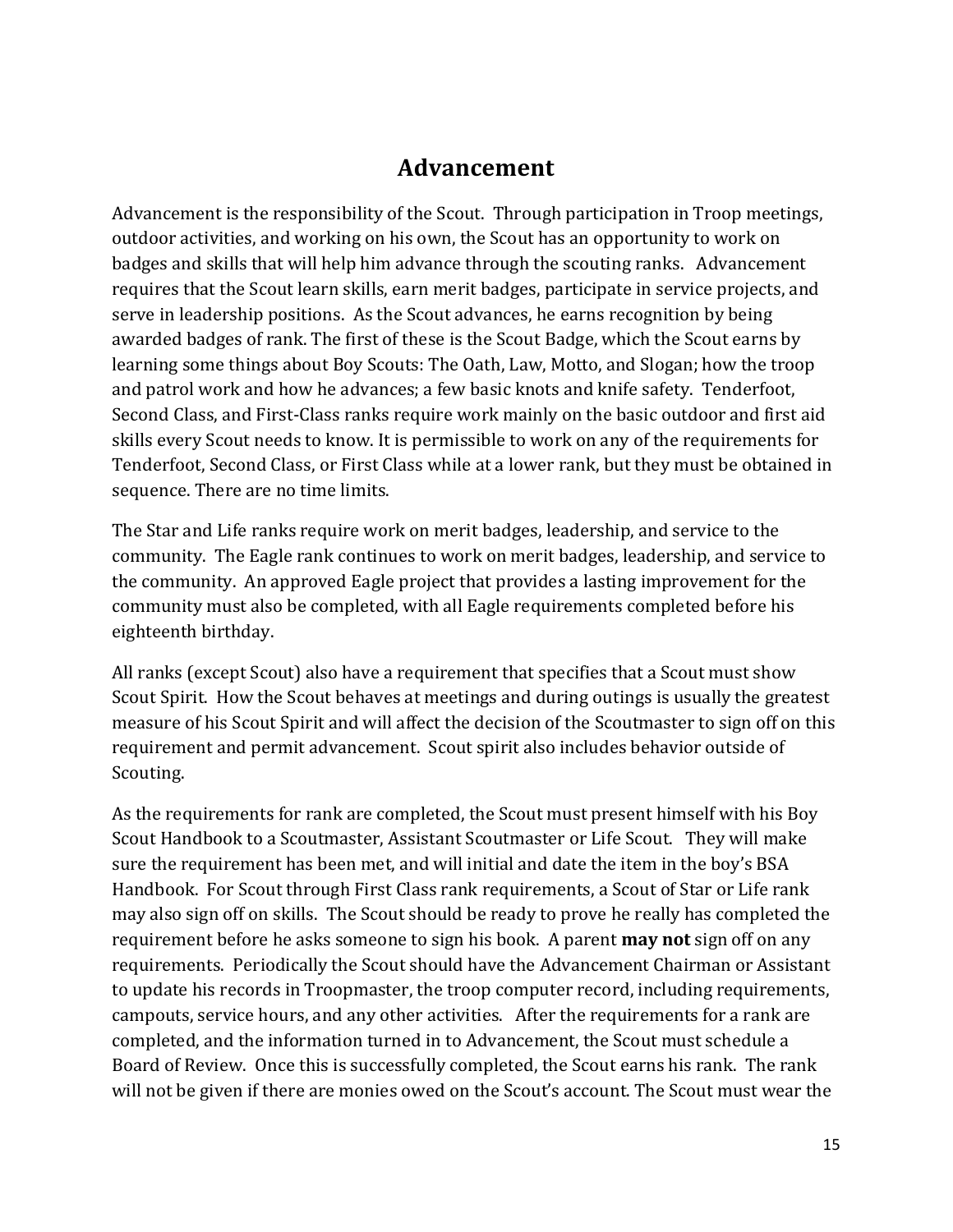Class A uniform and have his Handbook with him for the Scoutmaster Conference, Board of Review, and to receive the new rank, which is presented at the troop meeting following the Board of Review.

### **Scoutmaster Conference**

<span id="page-15-0"></span>One of the requirements for all ranks is a Scoutmaster Conference. This may be done at any time while a Scout is working on a particular rank, but it may be more beneficial to the Scout if he is nearing completion of rank requirements. The Scoutmaster is available for Scoutmaster Conferences from 6:15 to 7:00 prior to regular troop meetings. It is preferable to contact him prior to the meeting to let him know that the Scout will be requesting a conference. The Scoutmaster Conference is a time for the Scout and the Scoutmaster to sit down and talk about how the Scout is progressing towards his next rank. The Scoutmaster will ask questions about how well the Scout has learned the items required for the rank he is completing, assessing the individual needs of the Scout, helping him to set goals for his next rank, and trying to gauge the success of the troop program. These one-on-one conferences are used to encourage and help a Scout focus his attention on his continued development. These conferences are usually held prior to, or during troop meetings, but may also at campouts or other times as well at the Scoutmaster's discretion.

# **Board of Review**

<span id="page-15-1"></span>When a Scout has completed his requirements for rank, it is his responsibility to schedule his Board of Review. The Scout must sign up the week prior to the desired date for Board of Review with the Advancement Chair, and confirm that he has the requirements completed in the computer. No more than 2 will be held on each night. The Board of Review is conducted by 3 adult leaders and is required for all ranks except the Scout rank. The Board of Review in the lower ranks may include general questions related to the skills he has learned, As the Scout advances in rank, these questions will be more centered on leadership, citizenship, and character.

#### **Merit Badges**

There are currently 137 Merit Badges that may be earned in Boy Scouts. Merit Badges are awards that concentrate on a particular field of expertise or a specific skill, and are earned by Scouts in cooperation with a Merit Badge Counselor. Each merit badge has an accompanying booklet which may be borrowed from the Troop Library if available, or purchased at the Scout Shop or online. Some Merit Badges are required before a Scout can earn his Star, Life, or Eagle rank. The Handbook has a complete listing of required and optional badges. The required badges for Eagle are: Camping, Citizenship in the Community, Citizenship in the Nation, Citizenship in Society, Citizenship in the World,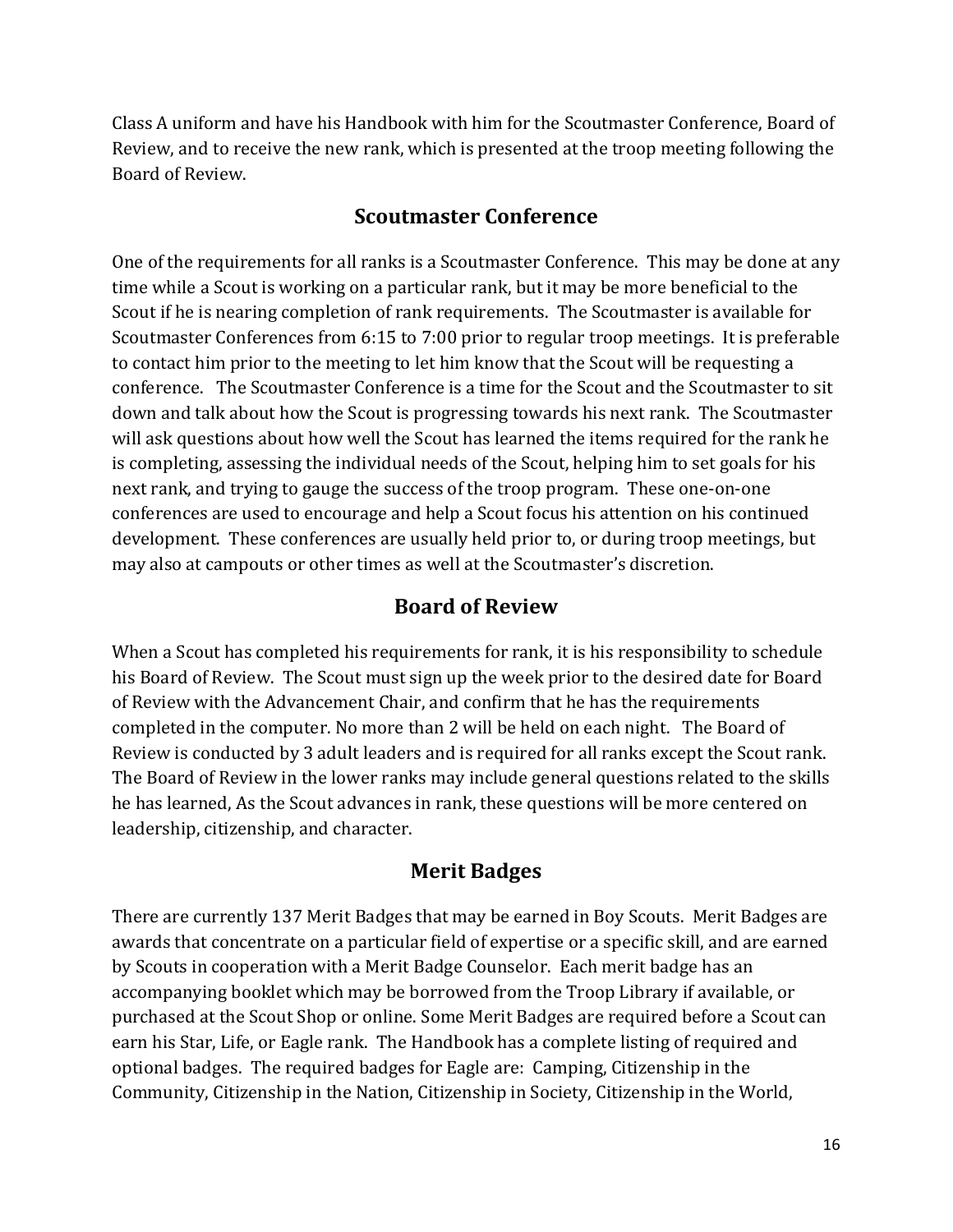Communication, Cooking, Environmental Science or Sustainability, Family Life, First Aid, Personal Fitness, Personal Management, Emergency Preparedness or Lifesaving, and Cycling or Hiking or Swimming.

Merit badge opportunities are also offered on the District and Council levels and at summer camp. The merit badge pamphlet on the subject should be obtained from the Troop Library, Scout Store, or online. He then arranges for a merit badge counselor, typically an adult leader with the troop or District. The counselor should be contacted before starting on requirements to plan how each one will be completed. Some counselors require the use of a Merit Badge Blue Card in which the counselor signs the blue card as each requirement is completed, and when the entire merit badge is finished. The counselor will keep his record part and give the Scout the rest which should be turned in to the Advancement Chair. Keep all your blue cards as records of completion in case of any errors. Plastic notebook pages used by baseball card collectors are a good way to store the blue cards, merit badge cards, and rank completion cards for safekeeping. Advancement will enter the data into Troopmaster and register the completion with the Council. Badges are presented to the Scout at the next Court of Honor.

## **Court of Honor**

<span id="page-16-0"></span>Troop 416's Courts of Honor are held three times a year, in September, January and May. Potluck dinner by all is served, and families are invited to celebrate. At the Court of Honor, Scouts are recognized for their achievements in the past months: rank advancement cards and merit badges are awarded.

#### **Eagle Scout Advancement**

<span id="page-16-1"></span>Once the rank of Life Scout is obtained, the Eagle rank is the next goal. The Scout must obtain the National BSA Eagle Scout application and an Eagle Service Project Workbook. In addition to the required merit badges and fulfillment of the leadership responsibilities, an eagle candidate must plan, develop, and provide leadership in the completion of a significant service project on his own. The Eagle Service Project can be completed at any time: the Scout does not need to complete all merit badges or other requirements first. All Eagle Scout Service projects must include a developed plan that meets the approval of the Scoutmaster, the organization benefiting from the project, and the district. The Service Project must demonstrate leadership of others and provide service to a worthy institution other than the Boy Scouts. This may be a religious institution, school, or the community. The Workbook contains all BSA requirements and limitations. The Project should be valuable to the community and a challenge for the Eagle candidate. It does not have to be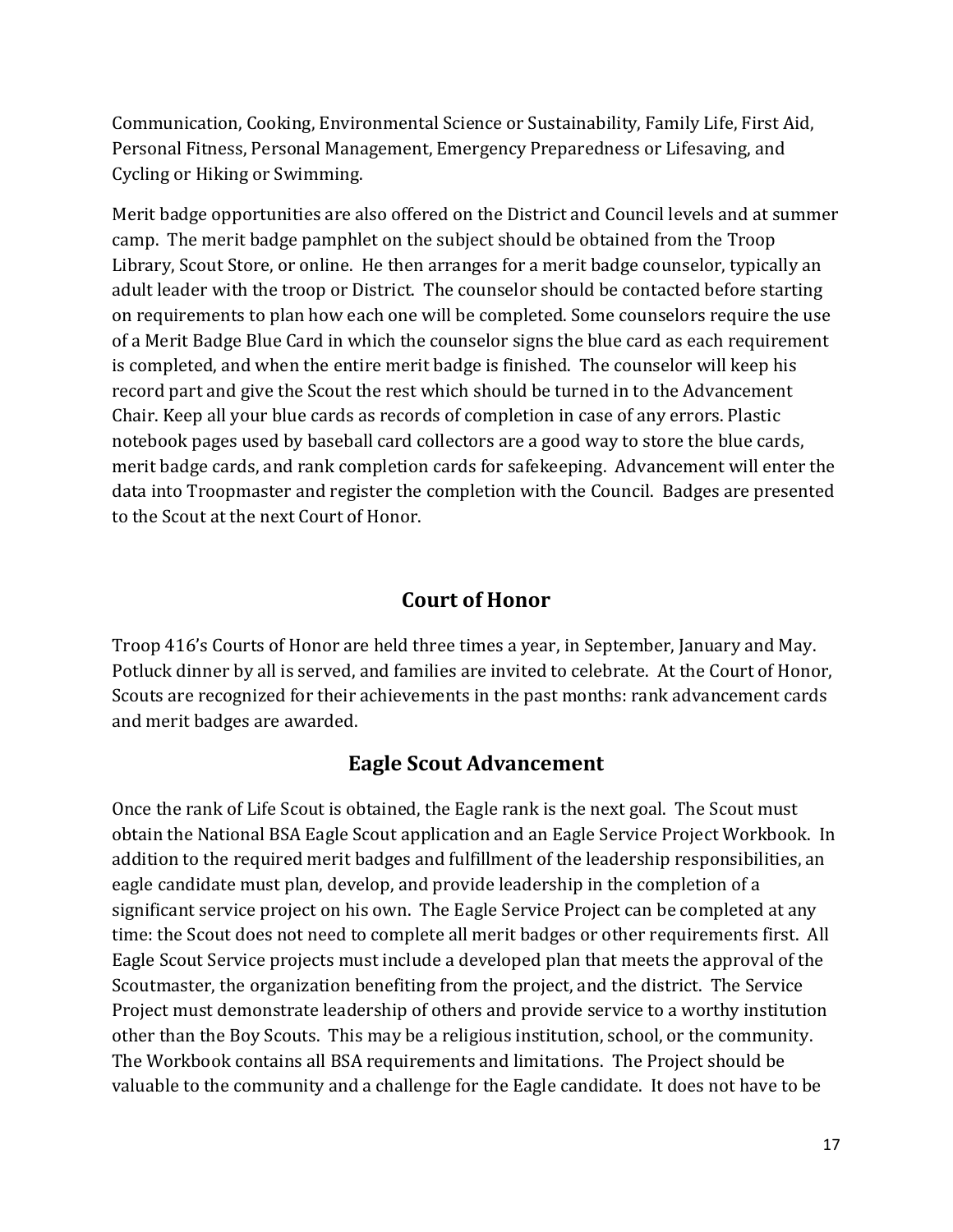an original idea, but the Eagle Candidate must do all of the planning for the project and may not use someone else's plan. The project workers may include members of Troop 416 or other Scout units.

All required Merit Badges, the Eagle Scout Service Project, the Service Project write up, the Statement of Life Goals, all required letters of recommendation, and the Eagle Scout Application must be completed and turned in to the Council office before the Scout's 18th birthday. The Eagle Scout Board of Review must be held within six months of the Scout's 18th birthday. Scouts that attain the rank of Eagle Scout will generally have an individual Court of Honor, an Eagle Ceremony.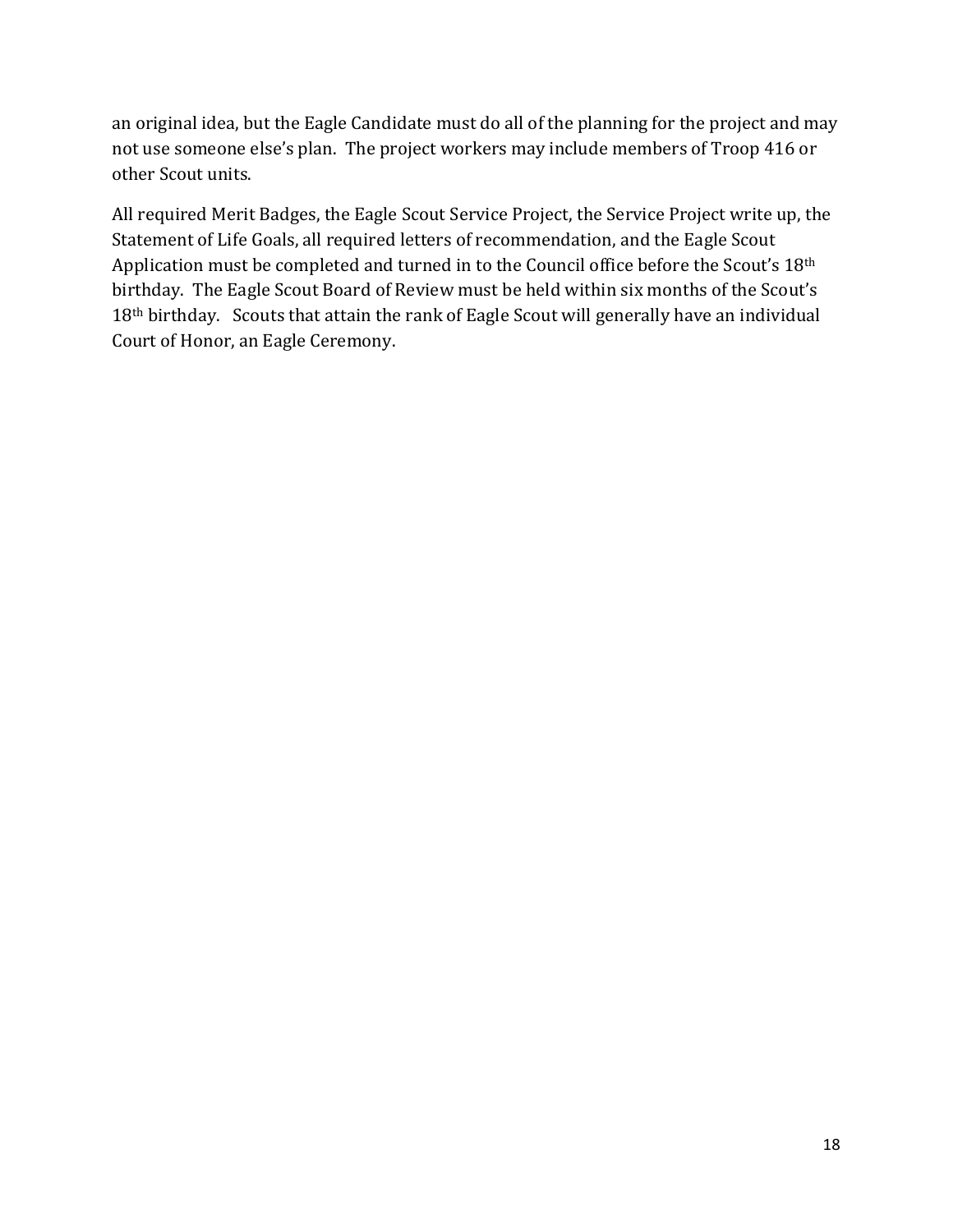# **Merit Badges**

<span id="page-18-0"></span>Boys can learn about sports, crafts, science, trades, business, and future careers as they earn merit badges. There are 137 merit badges, and any Boy Scout or Varsity Scout, or any qualified Venturer or Sea Scout may earn any of these at any time. Bold, italicized are Eagle required badges. Online, check out [https://www.scouting.org/programs/boy](https://www.scouting.org/programs/boy-scouts/advancement-and-awards/merit-badges/)[scouts/advancement-and-awards/merit-badges/](https://www.scouting.org/programs/boy-scouts/advancement-and-awards/merit-badges/) for detailed information on all the merit badges. [www.meritbadge.org](http://www.meritbadge.org/) has very helpful (but not required) worksheets for all the merit badges.

1. American Business 2. American Cultures 3. American Heritage 4. American Labor 5. Animal Science 6. Animation 7. Archaeology 8. Archery 9. Architecture 10. Art 11. Astronomy 12. Athletics 13. Automotive Maintenance 14. Aviation 15. Backpacking 16. Basketry 17. Bird Stud 18. Bugling 19. *Camping* 20. Canoeing 21. Chemistry 22. Chess 23. *Citizenship/ Community* 24. *Citizenship/Nation* 25. *Citizenship/World* 26. Climbing 27. Coin collecting 28. Collections 29. *Communication* 30. Composite Materials

31. *Cooking* 32. Crime Prevention 33. *Cycling* 34. Dentistry 35. Digital Technology 36. Disabilities Awareness 37. Dog Care 38. Drafting 39. Electricity 40. Electronics 41. *Emergency Preparedness* 42. Energy 43. Engineering 44. Entrepreneurship 45. *Environmental Science 46. Family Life* 47. Farm Mechanics 48. Fingerprinting 49. Fire Safety 50. *First Aid* 51. Fish & Wildlife Mgmt 52. Fishing 53. Fly Fishing 54. Forestry 55. Game Design 56. Gardening 57. Genealogy 58. Golf

59. Graphic Arts 60. *Hiking* 61. Home Repairs 62. Horsemanship 63. Indian Lore 64. Insect Study 65. Inventing 66. Journalism 67. Kayaking 68. Landscape Architect 69. Law 70. Leatherwork 71. *Lifesaving* 72. Mammal Study 73. Medicine 74. Metalwork 75. Mining in Society 76. Model Design/Build 77. Motor boating 78. Moviemaking 79. Music 80. Nature 81. Nuclear Science 82. Oceanography 83. Orienteering 84. Painting *85. Personal Fitness 86. Personal Management* 87. Pets 88. Photography 89. Pioneering